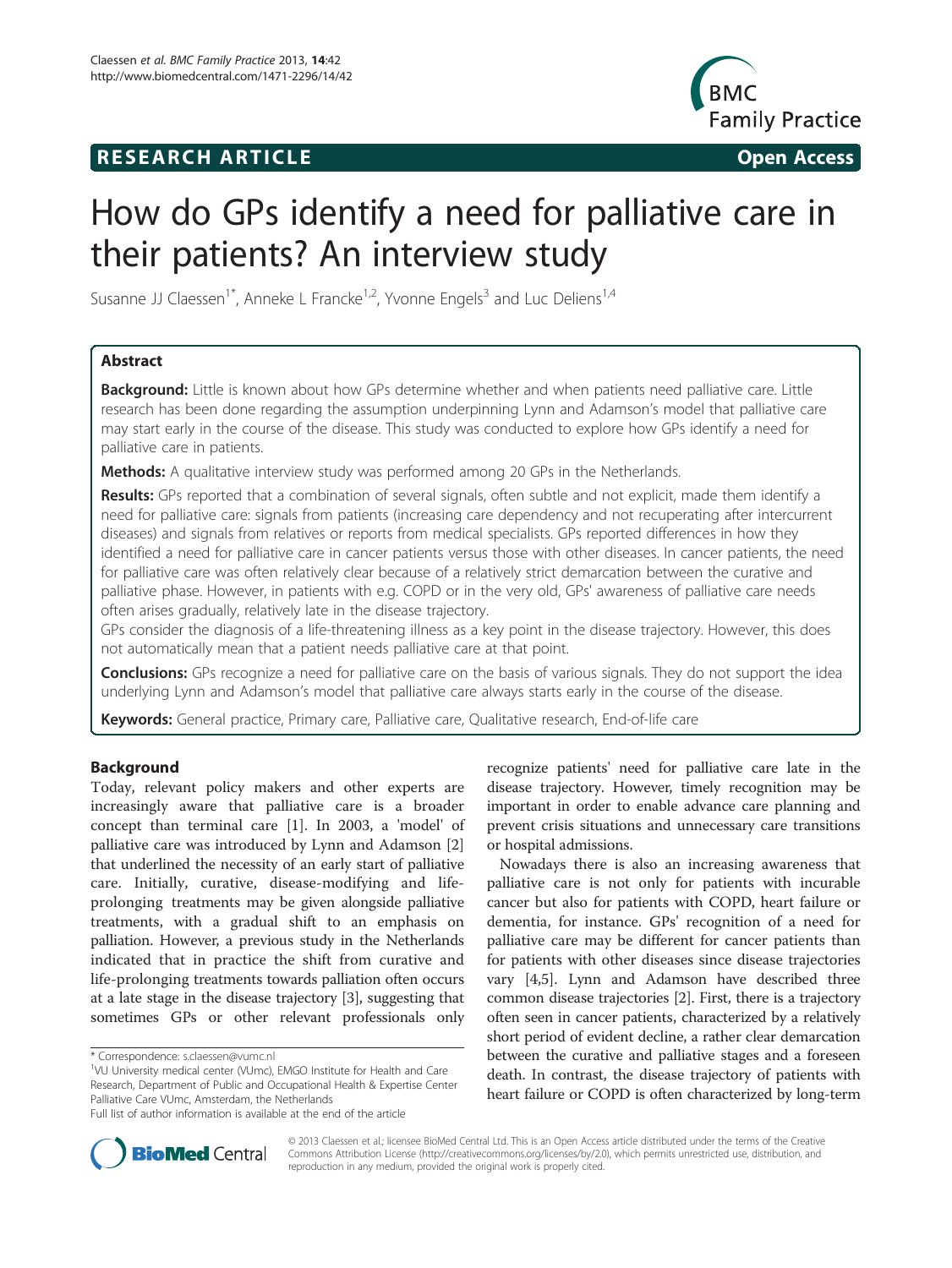limitations, intermittent exacerbations and remissions, resulting in a relatively sudden death. In older people there is often a prolonged gradual deterioration towards death. Various disease trajectories can therefore be distinguished that may be related to variations in the timing and nature of the recognition of a patient's need for palliative care. However, few studies have been conducted to date on GPs' recognition of their patients' need for palliative care [[6\]](#page-6-0).

The scarcity of research literature on GPs' recognition of a need for palliative care is remarkable, since GPs often have a long 'history' with the patient and family and also play a pivotal role in palliative care. In the Netherlands, for example, palliative care is mainly provided by 'general' health care professionals, like the GP and home care professionals, to guarantee that this care is accessible for everyone who is in need of it. Hence, palliative care is integrated into the regular healthcare system, in which GPs function as gatekeepers for specialized care services and as family doctors.

Considering GPs' pivotal role in palliative care this qualitative study was conducted to explore how GPs recognize a need for palliative care in various patient groups.

The specific research questions addressed in this paper are:

- 1. How do GPs recognize a need for palliative care?
- 2. Does this recognition generally arise in the diagnosis stage or in later stages of the disease trajectory?
- 3. Are there any differences in the timing and nature of GPs' recognition of the need for palliative care between cancer patients and non-cancer patients?

## Methods

## Sample and recruitment

In the Netherlands, all GPs have had mandatory postgraduate GP training after their basic medical training. GPs were recruited in several ways. First, GPs who had participated in a previous survey about palliative care in general practice had been asked whether they were also willing to be interviewed. Secondly, GPs were recruited by 'snowball sampling' and via the researchers' personal networks. Purposive sampling was conducted to guarantee variation in background characteristics such as age, gender, experiences with palliative care, degree of urbanization and kind of practice.

Recruitment of GPs stopped after data saturation was reached (i.e. no additional themes relevant for answering the research questions emerged during additional interviews and subsequent data analysis).

## Ethical procedures

According to Dutch law, approval by a medical ethics committee is not needed for non-experimental interview data involving competent adults. The anonymity of the GPs was strictly preserved throughout the data entry and analysis process.

All GPs were given verbal and written information about the aim and scope of the interviews and all GPs gave written informed consent.

#### Interviews

All interviews were conducted by the first author (SC), who was supported and accompanied in the first two interviews by the second author (AF). The interviews were performed at the GP's practice or home, at an appropriate moment for the GP.

The interview questions were compiled by the four authors (one medical doctor/PhD student, two professors and one assistant professor in palliative care) and refined on the basis of recommendations by the steering committee (two GPs and one professor in communication and education of family medicine). The interviews were semi-structured using a topic list with open interview questions (see the Additional file [1\)](#page-5-0).

The interviews were audio taped, transcribed verbatim and rendered anonymous.

#### Analysis

As usual in qualitative research, data analysis started after the initial interviews were conducted as part of a cyclical process of data collection – data analysis – new data collection, et cetera. Each interview was transcribed literally and read and reread, keeping the research questions in mind. In accordance with the guidelines for qualitative analysis of Dierckx de Casterlé [[7\]](#page-6-0), the first author (SC) subsequently made narrative interview reports describing the main findings from each interview. The second author (ALF) did the same for half of the interviews. The pairs of narrative interview reports for the same interview were compared and discussed in relation to the research questions. In addition, the first author (SC) systematically coded the interview transcripts, initially by 'open coding', which means identifying, naming and categorizing relevant themes found in the transcripts. This was followed by 'axial coding'. Axial coding involves looking for connections between categories of codes. Ultimately, 'selective coding' was carried out whereby a core concept (viz. subtle signals from patients) was determined [[8](#page-6-0)]. The coding process was supported by the Atlas.ti program [[9](#page-6-0)]. This software program sorts relevant fragments and links these to other fragments with the same codes within a single interview and in other interviews. The code book was discussed and agreed upon with the second author (AF). Results from the interim and final analyses were reported and discussed during meetings with the other co-authors.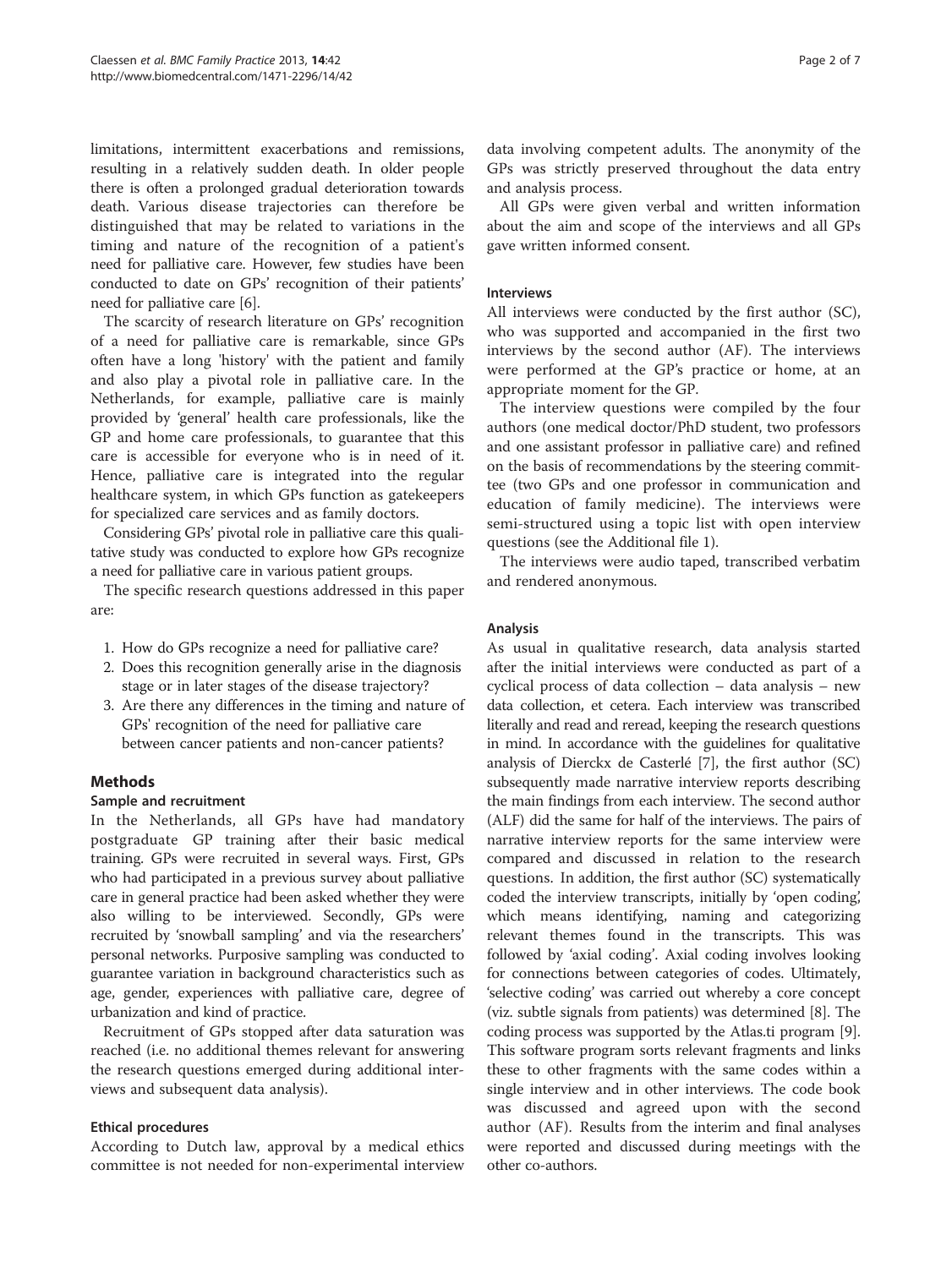#### Results

#### Participating GPs

We conducted qualitative interviews with ten male and ten female GPs between spring 2011 and spring 2012. Mean interview duration was about 50 minutes. Mean age of the GPs was 48 years (range of 30–62). GPs on average worked 37 hours a week (range 20–60). There was a mix of GPs working in group practices  $(n= 17)$  and in oneperson practices (n= 3). The practice location areas ranged from highly urbanized regions (n= 11), slightly urbanized  $(n= 5)$  and less urban/rural regions  $(n= 4)$ . An overview of the participants' characteristics is presented in Table 1.

#### Interview results

#### GPs' views on the start of palliative care

GPs mainly associate palliative care with a relatively circumscribed period of a few weeks or months in which incurably ill people need a great deal of physical, psychosocial and spiritual care. Some GPs add that they realize palliative care may start years before death in the case of certain chronic diseases such as COPD or heart failure. However, the immediate association is still with a limited period at the end of life in which the patients (and often their close relatives) make increasing demands on the GP, care needs become more intensive, and contacts become more frequent.

| GP<br>number   | Gender | Age (range) | <b>Working hours</b><br>per week | <b>Practice</b><br>location area |
|----------------|--------|-------------|----------------------------------|----------------------------------|
| 1              | Female | 50-55       | 40                               | highly urbanized                 |
| $\overline{2}$ | Female | $56 - 60$   | 24                               | slightly urbanized               |
| 3              | Male   | 50-55       | 40                               | highly urbanized                 |
| 4              | Female | $40 - 45$   | 28                               | highly urbanized                 |
| 5              | Female | 60-65       | 36                               | highly urbanized                 |
| 6              | Female | 56-60       | 60                               | less urban/rural                 |
| 7              | Male   | 50-55       | 50                               | highly urbanized                 |
| 8              | Male   | 60-65       | 32                               | highly urbanized                 |
| 9              | Male   | $30 - 35$   | 40                               | slightly urbanized               |
| 10             | Male   | $30 - 35$   | 42                               | slightly urbanized               |
| 11             | Male   | 50-55       | 40                               | highly urbanized                 |
| 12             | Female | $40 - 45$   | 36                               | slightly urbanized               |
| 13             | Male   | 56-60       | 40                               | highly urbanized                 |
| 14             | Female | 36-40       | 30                               | slightly urbanized               |
| 15             | Male   | $36 - 40$   | 40                               | highly urbanized                 |
| 16             | Female | $40 - 45$   | 20                               | less urban/rural                 |
| 17             | Male   | $50 - 55$   | 30                               | highly urbanized                 |
| 18             | Male   | 60-65       | 55                               | less urban/rural                 |
| 19             | Female | $40 - 45$   | 30                               | less urban/rural                 |
| 20             | Female | $30 - 35$   | 27                               | highly urbanized                 |

(GP 10, male): 'Well, I think my feeling is that the palliative phase starts when the care needs start to get more intensive. So when you notice that contact isn't just once every three months... just asking hey, how's it going, if that shifts to more intensive care, where your help is demanded on a more regular basis or where you feel perhaps I should pop in more often to keep an eye on things, to my mind that is a kind of start to the palliative phase.'

While GPs do see palliative care as more than just terminal care, and some are clearly familiar with Lynn and Adamson's model (see introduction), that is not sufficient reason for them to start using the term palliative care right from the moment of diagnosis. Nevertheless, GPs do see the diagnosis phase as an important phase, and they offer support to the patient and relatives to cope with the diagnosis. However, GPs feel there is little to be gained from seeing this as the start of palliative care, especially as many people with cancer, for example, will eventually recover. Patients are often not yet dependent on healthcare in the early stage of a life-threatening disease, and in such situations GPs feel it does not make sense to talk of 'palliative care'.

(GP 19, female) 'Well yes... if it really is about people with COPD or people with heart failure and so on and I think these are mainly the people we are talking about, or people with muscular conditions - even though you know someone is eventually going to die from this there is a long period before dying, you can say it's really a chronic disease. You know they will eventually die from it. I find it difficult to say whether you should call that entire period palliative care. Well... as I said, well we discussed it earlier when I said that I'm not thinking about that, I don't start offering different care because it's suddenly called palliative care or chronic care. Because you always try just to make things as comfortable as possible for the patient. So perhaps the label applied to it is just not so important. That's my feeling... why should you call it that?'

It is often not the diagnosis but a combination of generally subtle signals that prompts GPs to consider palliative care needs. These signs come initially from the patient, frequently in combination with reports by other care professionals and close relatives. We explain the different signs below.

#### Subtle signals given by patient

## Changes in self-care abilities and care dependency

The recognition of a need for palliative care is often a gradual process steered by a combination of signals. One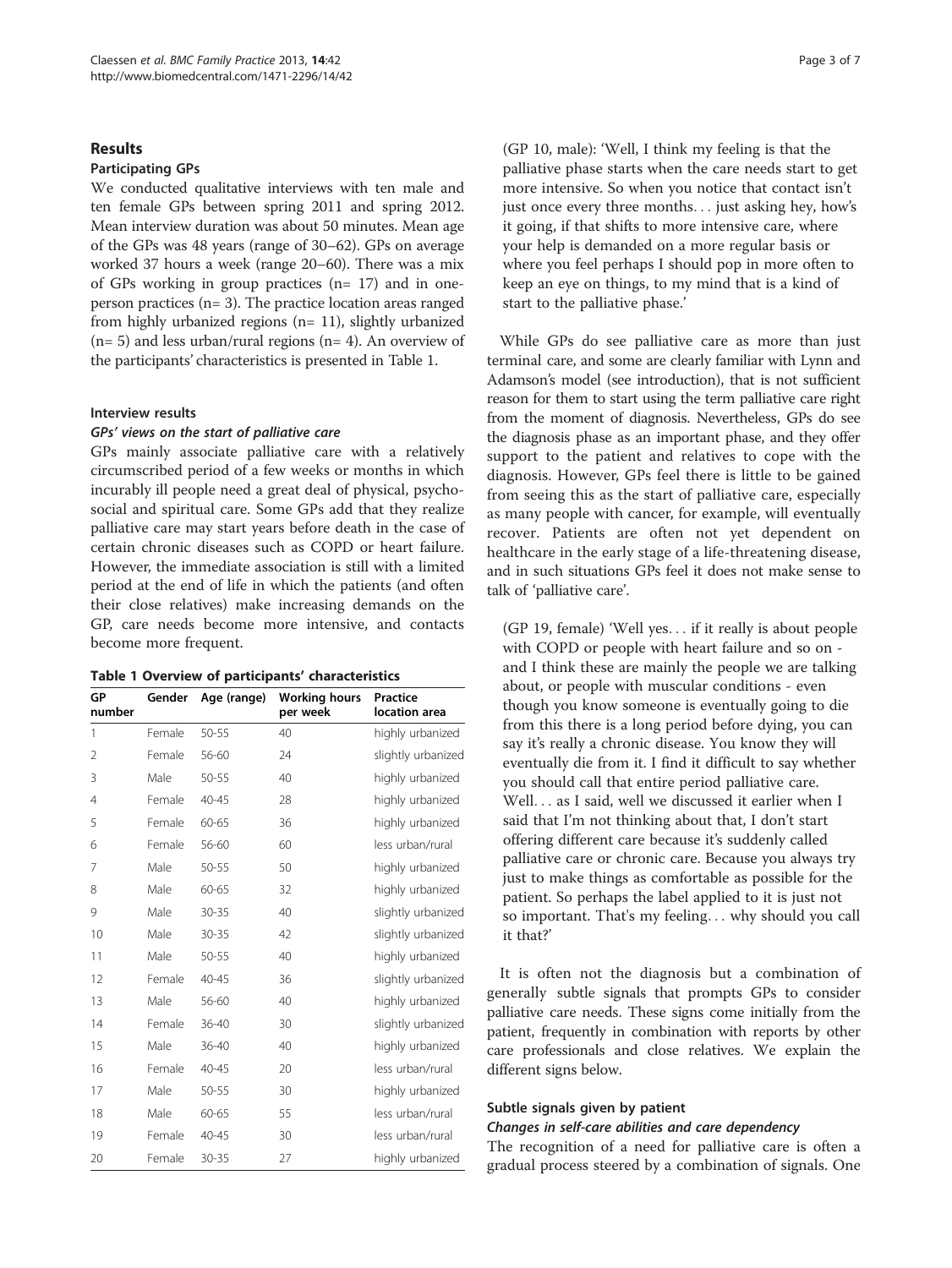key signal is a reduction in a patient's self-care ability, in the sense that it costs a patient an increasing amount of effort to look after himself. Often, a patient also becomes increasingly bedridden and dependent on care by relatives and professionals. The care needs addressed to the GP also become more frequent and more intense. A patient who always used to come to the GP practice may suddenly request a home visit. Two GPs describe increasing healthcare demands in the interview excerpts below.

(GP 3, male): 'It starts when the care need increases.' Interviewer: 'Could you explain that?'

'Well, as a patient you obviously try to keep to your old lifestyle as much as possible'. And if you have to give that up and ask for help because you can no longer manage to eat or sleep or because of the pain, that is the point when you can give a patient support.'

(GP 1, female): 'Yes, there are different kinds of palliative care. And the real palliative care is the final stage as it were, because then more care is needed from the people around them or from outside. And if someone becomes progressively dependent on others. I think that this... is so for various activities of daily living, that they can no longer do themselves.'

## Not recuperating

Not recuperating fully after an additional condition, such as bladder infection, is also a signal for GPs that they need to monitor this patient particularly closely. Normally people should be back to normal, but the anticipated recovery never happens or is only partial, and this is a signal for GPs that their patients are 'sliding' into the palliative phase.

(GP 4, female): 'These are people who sometimes don't recuperate after a particular condition as you expect - hey, I treated that bladder inflammation and... so it is partly a case of expectations and knowing that if I treat that condition they should recuperate after a certain period. Then someone should be back to normal, but look, they're not. And that's often the start.'

## Social changes

Social changes are also a signal for GPs that there is a need for palliative care, for example if people become withdrawn, less focused on contacts beyond their close relatives and no longer get pleasure from hobbies or going out. Life becomes more 'existential' in the sense that they concentrate on the people and things that are most important to them, and focus on closure and taking leave of life.

#### Signals from close relatives

GPs also often get signals from close relatives. A partner or other close family member will often report deterioration in the patient's situation or say that the burden of care is becoming very heavy and that they need to discuss matters.

(GP 9, male): 'Yes, or the family carers for example. They may well be the biggest source. You see the family carer, who often ends up dealing with most of the demands for help and care, and they say, well, I'm finding it a bit too much, I'm finding the going too tough, I need someone I can discuss things with now and then. And you see the family carers are often just as pleased with a GP who visits regularly as the patients themselves are. So they also play an important part.'

## Reports by other professionals

Another signal for GPs that a patient may require palliative care is a message from the medical specialist that cure is not, or no longer, a possibility. This is also the point at which the medical specialist refers the patient back to their GP, who once again becomes the primary treating physician.

Interviewer: 'If you now think more generally about patients who require palliative care, how do you recognize their need for that care?' (GP 3, male): 'The need that arises or comes automatically if people are discharged from hospital or if they say there is nothing more we can do for you. That's really when it begins...'

The home care organization may also sound the alarm. For instance, the district nurse may phone the GP to say there are problems with the patient, the family is overburdened and something needs to be done. A signal like that in combination with other signals alerts a GP and makes them feel there is a need for palliative care.

## Differences in recognition of palliative needs for different conditions

GPs mention differences in the recognition of a need for palliative care depending on the conditions people are suffering from.

There is often a relatively clear demarcation between the curative and palliative phases for cancer patients, as a medical specialist will say curative treatment is no longer possible.

An additional factor is that the diagnosis of cancer is often experienced as a 'bombshell' by the patient, their close relatives and sometimes even the GP. Even if GPs feel that palliative care does not automatically start with the diagnosis, in the case of cancer everyone is aware of the real chance that the patient will die. As a result, the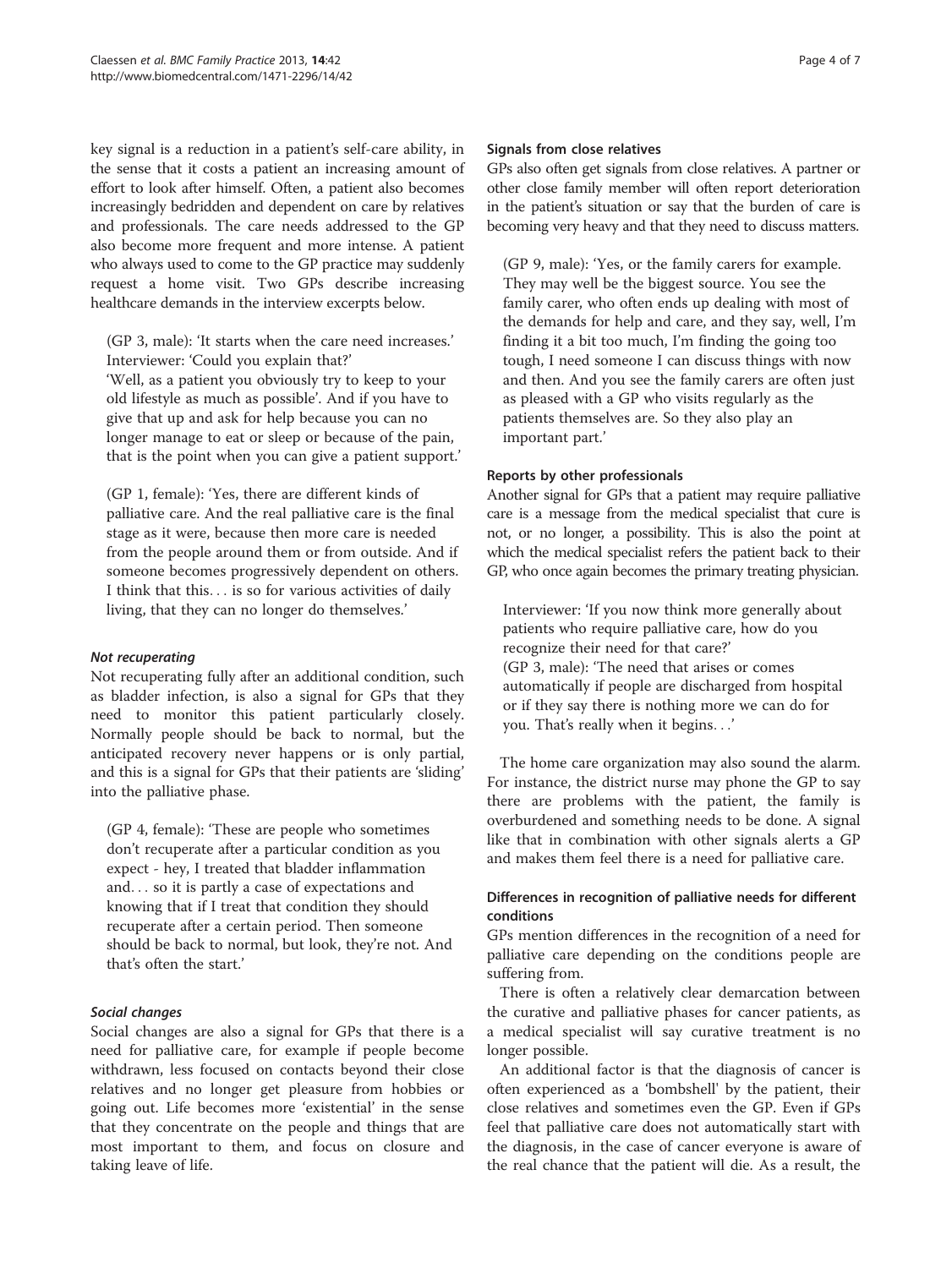option of palliative care is on top of mind at an earlier stage than is the case for many chronic diseases.

(GP 10, male): 'Usually it's the case that as soon as they have had the diagnosis, people start to think this could well mean I die and I am still so young. Or fine, I've had a good life, I have to die of something... but at any rate they'll be aware they might die when they get the diagnosis. So that's a totally different process. So I feel these people often... of course they sometimes also get the shock of seeming to have completely recovered and then they collapse again. But of course often people... the attempts at a cure don't work out and they gradually get reconciled to the idea. And then it's a very clear process, then they are thinking about it. And for you as a doctor... these are very intensive things... but I do think there is a certain clarity.'

GPs explain that it is often more difficult to predict how other chronic, ultimately terminal conditions will progress compared with cancer. People with COPD, heart failure or Parkinsonism are often still being treated by a medical specialist in the final stages. They do not have a clear point where the medical specialist says there are no more treatment options. In the excerpt below, a GP explains how he often gradually becomes aware of a need for palliative care.

(GP 9, male): 'Well, as I said, it is relatively somewhat easier with cancer patients because then you often get a message from the hospital that the curative treatment has failed, so then you know that from that moment on these people are officially palliative. Although certainly at first we often don't get that involved. And in the case of COPD or heart failure and so on it's more of a question of noticing at a particular point, well, we seem to be doing palliative things, without it being an explicit decision, but more that you... yes, there comes a point where the policy gradually changes... and there comes a point when you realize, yes, we really are giving palliative care.'

GP also frequently have the feeling with very old people that the patients often shift slowly and gradually to 'a palliative process'. They describe this as a natural development, the 'circle of life'. A GP explains:

(GP 8, male): 'But after they get to 85 or so, lots of people are finished with life, or no longer see it as a real... yes, as a diversion that they are going to die or that it is coming to an end. They're finished with life, so dying is a very natural thing. And then you don't have so much of an explicit feeling of now we are going to opt for palliative care.'

## **Discussion**

#### Summary of main findings

GPs recognize a need for palliative care on the basis of various, often subtle signals. An important signal is a rise in a patient's care dependency, in the sense of an increasing need for help in daily functioning and a growing reliance on family members and professionals. In addition, not recovering after intercurrent diseases may be a signal that there is a need for palliative care. These signals are often accompanied by reports by family members, home care professionals and medical specialists. Thus, GPs also take into account the patients' context and environment when recognizing palliative care needs.

Remarkably, GPs did not mention psychosocial or spiritual problems among the initial signals that a patient was in need of palliative care, although they did consider psychosocial and spiritual support as elements of palliative care.

We found differences between recognizing palliative care needs among patients with cancer, patients with other chronic diseases and the very old, who often deteriorate slowly. In cancer patients, the demarcation between the curative and palliative phases is often relatively clear for GPs. In the case of these patients, the medical specialist informs the GP when curative treatments are not an option or have been stopped. Then the patient is referred from the medical specialist to the GP and a palliative care policy is started. This makes it relatively easy for GPs to demarcate the need for palliative care. However, in patients with chronic diseases such as COPD and heart failure, the course of the disease is often less predictable and patients continue to be treated both by a medical specialist in the hospital and their GP. Consequently, recognition of the need for palliative care often arises gradually. Furthermore, in the case of the 'oldest old' where physical and cognitive functions often deteriorate steadily, GPs experience the gradual decline as the normal course of life. Therefore, recognition of the need for palliative care also arises gradually. This finding is in line with the research of Shipman et al. [[10\]](#page-6-0). According to this research, prominent concerns included difficulties with prognosis and the availability of adequate support for patients with advanced non-malignant disease.

Currently, experts like Lynn and Adamson consider the palliative phase as a care continuum which starts early in the course of a life-threatening illness [\[1,2,11,12](#page-6-0)]. Dutch GPs also consider the diagnosis stage as an important stage in the patient's disease trajectory. However, they do not necessarily see the diagnosis as the starting point for palliative care. Although GPs may give support at the time of the diagnosis, they do not call it palliative care as long as cure is still a possibility or as long patients are not care-dependent. They see no added value in talking about 'palliative care' when cure is still an option or when the patient does not need much care.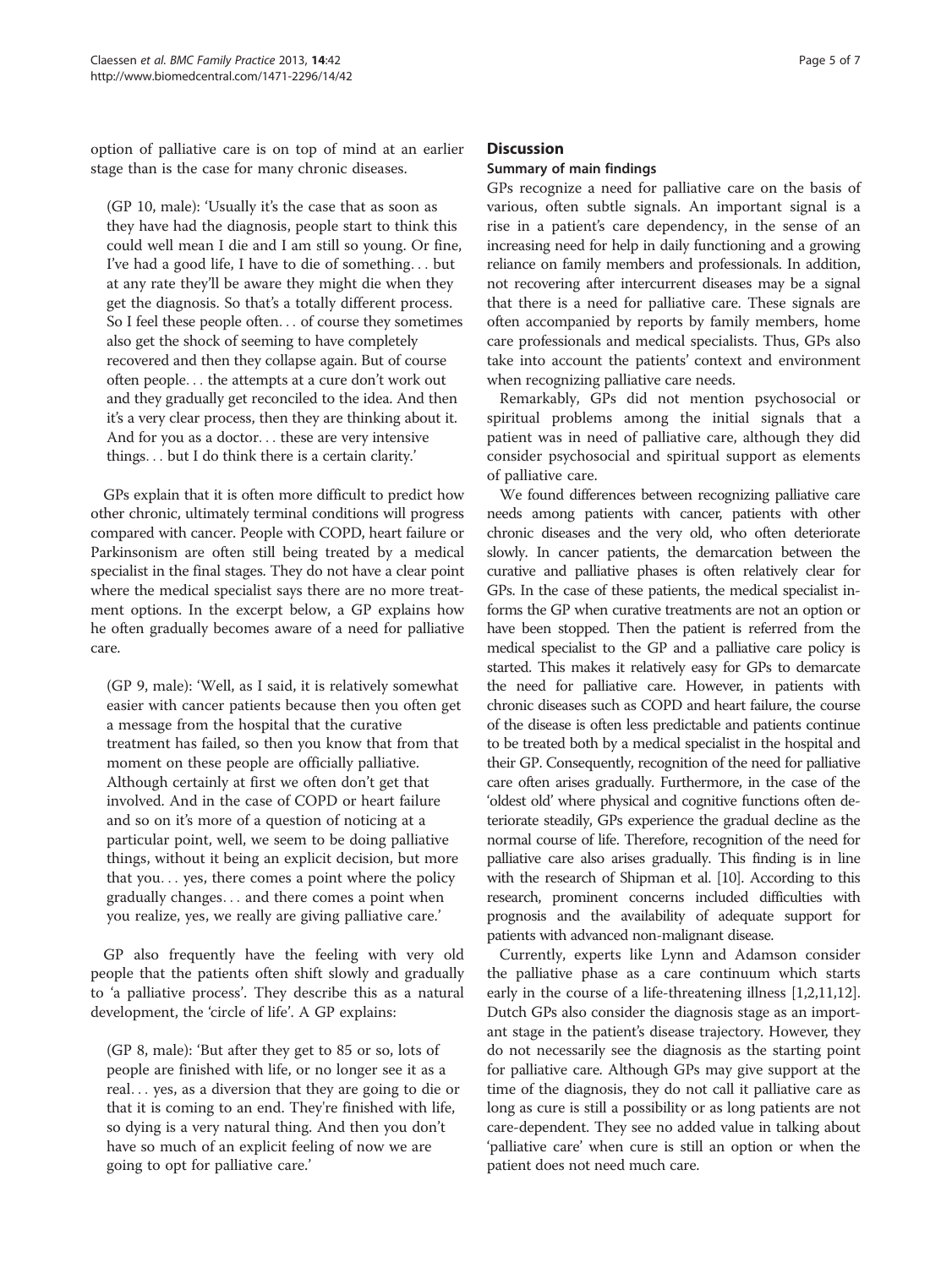<span id="page-5-0"></span>GPs often do give emotional support around the diagnosis, but they do not want to designate this as palliative care. Some of them also indicated that the word 'palliative' in communication with a patient who is still living life to the full, is also not a very useful term.

#### Strengths and limitations

So far, little empirical research had been conducted regarding the assumption that palliative care should start early in the course of the disease. Our research seeks to close this gap.

Most previous palliative care research has focused exclusively on patients with cancer [\[13](#page-6-0)-[15\]](#page-6-0). A strength of this study is that it also focuses on GPs' experiences with people with chronic non-cancerous conditions.

This study was based on qualitative interviews providing 'rich' detailed data on subjective experiences and views. Qualitative methods are recommended when research topics are relatively unexplored and no structured measurement instruments are available, as was the case in our study. However, qualitative designs have limitations regarding generalizability and external validity. Since a nonrandom purposive sample of Dutch GPs was involved in the study, it cannot automatically be concluded that this provides a representative picture of all GPs in the Netherlands. For instance, some overrepresentation can be expected of GPs with above-average interest in and experience with palliative care. Moreover, there may be limitations concerning the generalizability of the findings to other countries. Cross-national research shows that the Netherlands is known to be a country where doctors communicate relatively openly about end-of-life issues [\[16](#page-6-0)]. Therefore, it can be expected that patients in other countries will be very unlikely to communicate palliative care needs at an earlier stage than in this study.

#### Implications for research and practice

Future quantitative research among a random sample of Dutch GPs as well as cross-national research is recommended to get a more complete and generalizable picture of how GPs recognize that a patient is in need of palliative care. It is recommended that future research should include both GPs with considerable experience of palliative care and GPs with less experience. In addition, it would be interesting to combine and compare multiple perspectives in a future study: those of the patients, the family members, the GPs and of other professional caregivers.

Finally, we recommend further research on the identification of palliative care needs in the 'oldest old' in particular, who often suffer from complex co-morbidity and show a steady decline up to death. Further research on this group of elderly people is important because this non-cancer group has not received much attention so far in palliative care research.

This study indicated that GPs prefer to avoid the term 'palliative' as long as they have not received signals from the patient that he/she is in need of palliative care or if curative treatments are still possible. Discussions are recommended on the use of the term 'palliative' or options for alternative terms, for instance in the training and education of healthcare professionals. The education and training of GPs could also include further discussion of what attitude GPs should take in palliative care. It is known from other recent research that Dutch GPs in general have a reactive rather than a proactive attitude in the interaction with their patients [\[17](#page-6-0)]. GPs assume that patients themselves should say what kind of support they need and what kind of problems they have. GPs do not want to patronise their patients or give care that is not needed. However, in general patients will not ask explicitly and clearly for palliative care in the early stages of the disease trajectory, which makes it even more important for GPs to initiate discussions on evolving care needs. A more proactive approach with the GP taking initiatives for advance care planning, may result in a better match with patients' and family members' existing and evolving care needs. We recommend further research into the conditions, stages and specific patient categories for which it would be better for GPs to opt for a proactive (rather than reactive) approach in patients with progressive diseases.

#### Conclusion

GPs recognize a need for palliative care on the basis of various signals. They do not support the idea underlying Lynn and Adamson's model that palliative care always starts early in the course of the disease.

## Additional file

[Additional file 1:](http://www.biomedcentral.com/content/supplementary/1471-2296-14-42-S1.doc) Topic list and interview questions.

#### Competing interests

The authors declare that they have no competing interests.

#### Authors' contributions

SJJC and AF drafted this manuscript in cooperation with YE and LD. AF, YE and LD were responsible for the design of this study. SJJC and AF were involved in the data collection. SJJC, AF, YE and LD were involved in the analysis and/or interpretation of the data. All authors read and approved the manuscript.

#### Acknowledgements

This work was supported by the Netherlands Organization for Health Research and Development (ZonMw; grant number 11510010).

#### Author details

<sup>1</sup>VU University medical center (VUmc), EMGO Institute for Health and Care Research, Department of Public and Occupational Health & Expertise Center Palliative Care VUmc, Amsterdam, the Netherlands. <sup>2</sup>NIVEL, Netherlands Institute for Health Services Research, Utrecht, the Netherlands. <sup>3</sup>Radboud University Nijmegen Medical Centre, Department of Anesthesiology, Pain